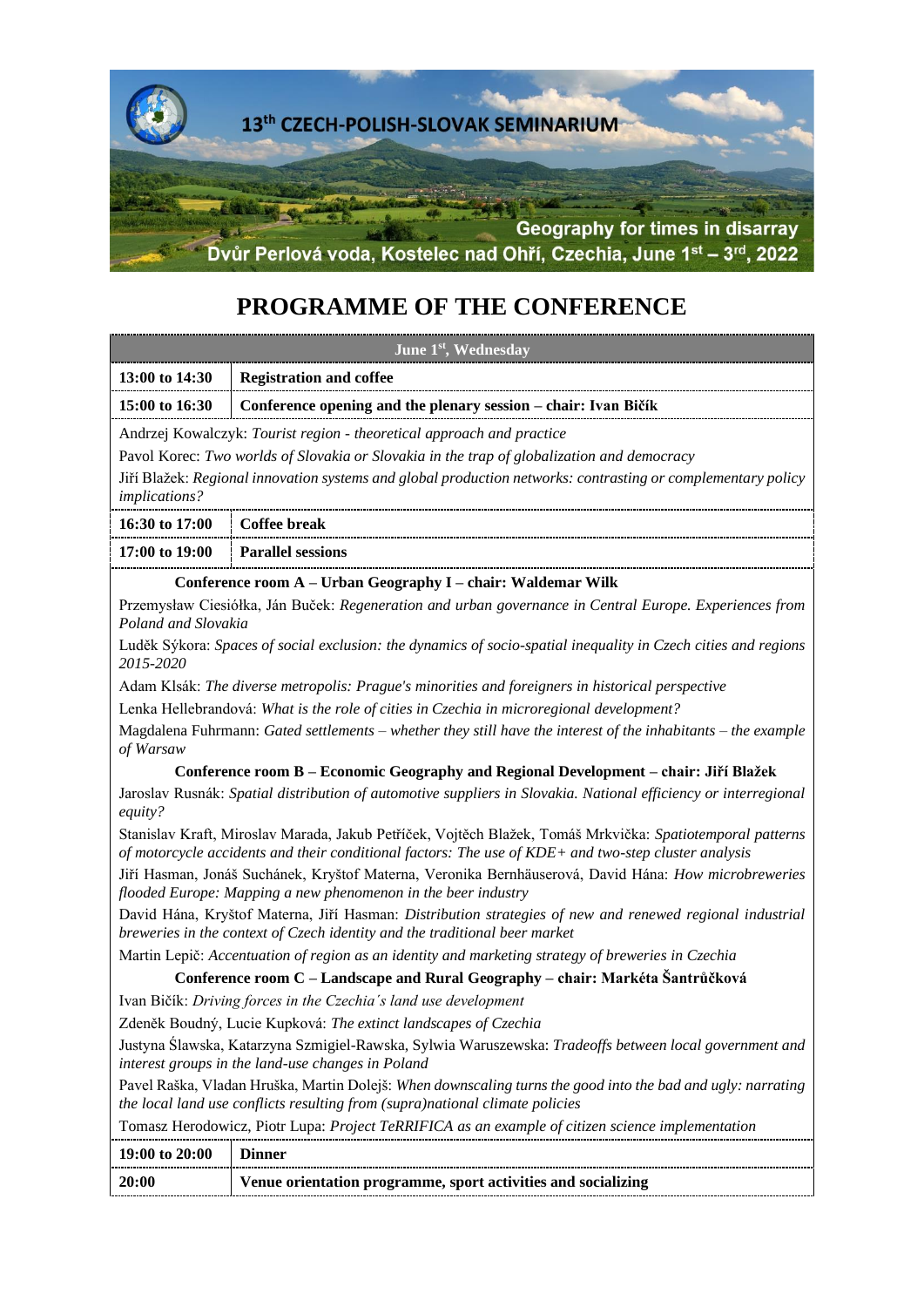| June 2 <sup>nd</sup> , Thursday |                                                                                                                                                                 |
|---------------------------------|-----------------------------------------------------------------------------------------------------------------------------------------------------------------|
| $12:30$ to 9:00                 | Breakfast                                                                                                                                                       |
| $9:00 \text{ to } 10:45$        | <b>Parallel sessions</b>                                                                                                                                        |
| $\sim$<br>$\bullet$             | $\mathbf{r}$ , $\mathbf{r}$ , $\mathbf{r}$ , $\mathbf{r}$ , $\mathbf{r}$ , $\mathbf{r}$ , $\mathbf{r}$ , $\mathbf{r}$<br>$\mathbf{r}$ $\mathbf{r}$ $\mathbf{r}$ |

#### **Conference room A – Urban Geography II – chair: Przemysław Ciesiółka**

Waldemar Wilk: *Invisible economy in the city. Home-based businesses in three housing estates in Warsaw* Otakar Bursa, Luděk Sýkora: *Young adults in the Prague metropolitan region: a ticking time-bomb in the light of methodological twists and turns in geodemography and demogeography*

Tomasz Herodowicz: *Life quality affected by green infrastructure – Polish cities´perspectives*

Jozef Lopuch, Vendula Svobodová: *Statues and sprays: Two cases of graffiti as spatial practice of resistance in Prague*

Jan Píša, Tereza Grosse, Vladan Hruška: *Combatting social exclusion in old industrial towns of northwest Czechia*

# **Conference room B – Historical Landscapes Geography – chair: Pavel Raška**

Marcin Wojciech Solarz, Marta Raczyńska-Kruk: *Who were the 'Głuchoniemcy'? The history and meanings of the term*

Tomáš Hejda, Zdeněk Boudný, Lucie Kupková: *The decline of mountain chalet farming and land cover change in the vicinity of selected mountain chalets in the Giant Mountains and the Hrubý Jeseník Mountains from the middle of the 20th century to the present*

Markéta Šantrůčková: *Diversity of the historical cultural landscapes in the Czech countryside. Case study of the Kutná Hora region*

Jan Szczepański: *The Ukrainian microcosm of interwar "Polish" Lviv - how does geographical research facilitate interpretation and understanding of history?*

Tomáš Zavadil, Vít Jančák: *Agriculture and its role as an employer in rural areas of Czechia: the view of farmers*

# **Conference room C – Tourism and Leisure I – chair: Andrzej Kowalczyk**

Małgorzata Durydiwka, Renata Krukowska, Alina Zajadacz, Katarzyna Duda-Gromada: *Directions of summer holiday trips of inhabitants of large cities in Poland during COVID-10 pandemic time*

Dominik Rubáš, Tomáš Matějček, Roman Kroufek, Tomáš Bendl: *Is the cadastral boundary enough for us?* Marta Derek, Sylwia Kulczyk: *How local is local fish in Masuria? Linking tourism and biodiversity in a naturebased destination*

Michaela Štěbetáková, Štěpán Hladík: *Tourism vs. nature conservation in the European context*

Lukáš Nekolný: *Is the Richness of Animal Taxa in European Zoos Decreasing?*

| 10:45 to 11:00 Coffee break |                                                                                    |  |
|-----------------------------|------------------------------------------------------------------------------------|--|
|                             | $11:00$ to $13:00$ Parallel sessions                                               |  |
| $\sim$ $\sim$               | $\blacksquare$<br>$\mathbf{r}$ $\mathbf{r}$ $\mathbf{r}$ $\mathbf{r}$ $\mathbf{r}$ |  |

**Conference room A – Regional Geography and Global Studies – chair: Marcel Horňák**

Barbara Konecka-Szydłowska, Katarzyna Kulczyńska, Jan Hauke: *Socio-economic differentiation of the regions of the Visegrad Group*

Paweł Churski, Robert Perdał: *Geographical differences in the quality of life in Poland - challenges of regional policy*

Izabela Gołębiowska: *Toward linking coordinated views geovisualizations with cartographic semiotics*

Małgorzata Klein: *Does development assistance benefit Madagascans? Spatial and econometrics analysis* Josef Novotný: *Women and sanitation change*

# **Conference room B – Human Geography – chair: Pavel Chromý**

Radim Perlín: *Local culture after pandemia*

Tomáš Havlíček: *Regional differentiations of religious aspects according the 2021 census in Czechia*

Tomasz Wites: *Crime prevention through environmental design – what geography can do?*

Alexandra Seidlová: *A border as a factor of territorial changes in the Polish Ukrainian borderlands and their perception by the local citizens*

Marta Derek, Sylwia Kulczyk, Tomasz Grzyb, Edyta Woźniak: *How to measure human-nature relationships?*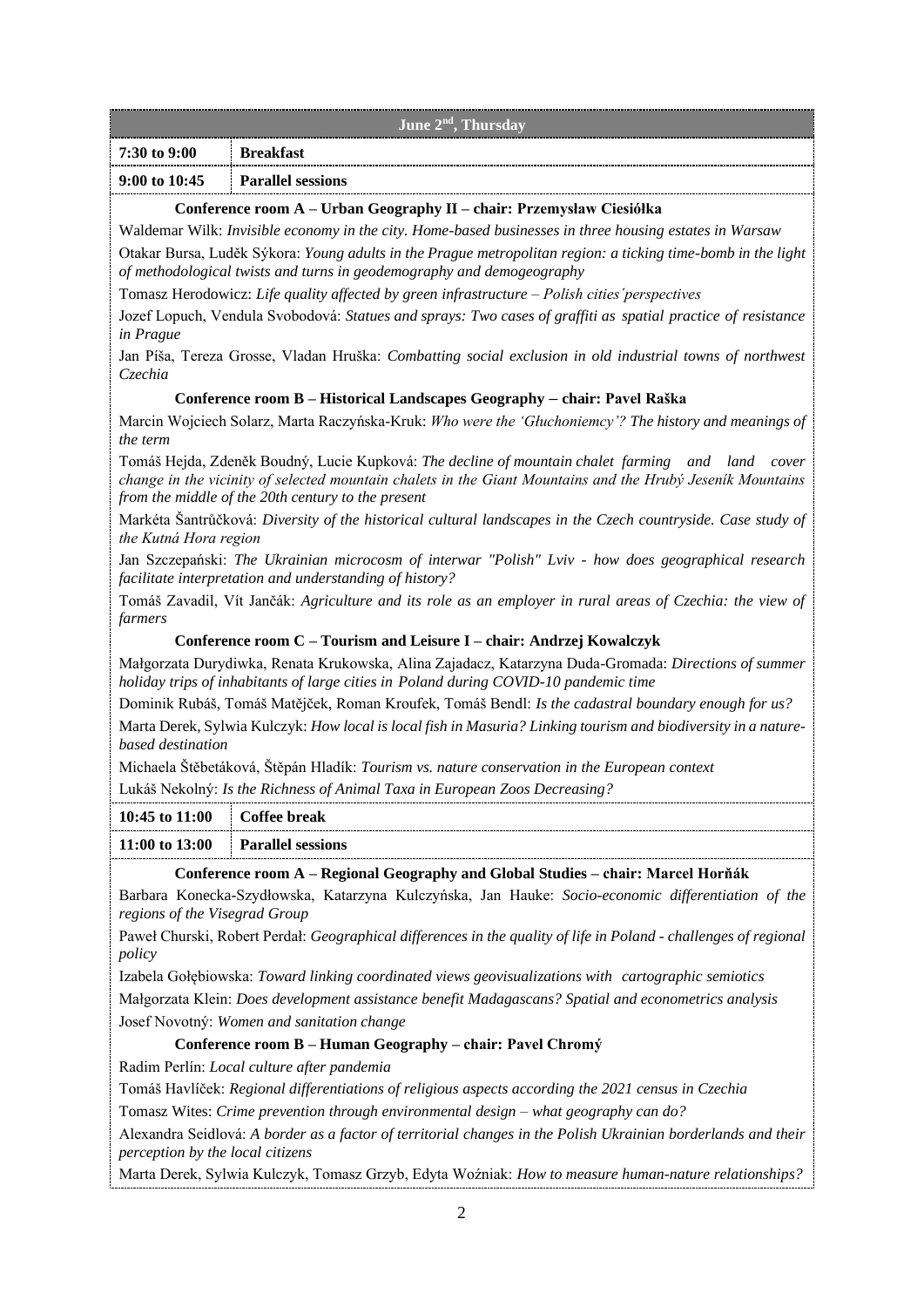#### **Conference room C – Tourism and Leisure II – chair: Małgorzata Durydiwka**

Veronika Marianovská, Marek Neuman: *Short-term rentals and the city of Prague: The comparative analysis of the development and regulations*

Tomáš Burda, Veronika Židová: *The importance of transport for tourism management*

Dana Fialová, Jiří Vágner, Zdeněk Kučera, Přemysl Štych: *Changes in tourist and recreational function at the Orlík lake on the Vltava river*

Ewa Kacprzak: *Allotment gardens in small towns in the time of covid-19 pandemic - insights from Wielkopolskie Voivodeship, Poland*

Aleksandra Korpysz-Wiśniewska: *Literary tourism and the COVID-19 pandemic*

| $13:00$ to $14:00$ Lunch break |                                                                                          |
|--------------------------------|------------------------------------------------------------------------------------------|
|                                | 14:00 to 19:30 Excursion (snack included): Diversity of landscapes in a contested region |

NW Czechia and the Ústecký Region (Ústecký kraj) in particular, has undergone a series of socioeconomic transitions over the last two hundred years, all of them underpinned with specific human value orientations regarding the environment, and having distinct impact on the use of landscapes. From its industrial rise to the recent , just transition', these changes always posed challenges for local society, economy, and the environment. During the excursion, we will visit both well and less known sites narrating these transitions and challenges. These sites will include agricultural areas of the so-called Garden of Bohemia (Zahrada Čech), open-pit brown coal mines, as well as resurrecting recreational sites in mostly industrial landscapes. The journey will lead us from the lowlands of the Ohře River, across the volcanic hills of the České středohoří Mountains, to vast coal basins surrounded in the North with one of the oldest state boundaries in Europe, the range of the Ore Mountains.

| -20:00           | <b>Grill dinner</b>      |
|------------------|--------------------------|
| June 3rd, Friday |                          |
| $7:30$ to 9:00   | <b>Breakfast</b>         |
| 9:00 to $10:30$  | <b>Parallel sessions</b> |
| ____             |                          |

**Conference room A – Regional Geography II – chair: Stanislav Kraft**

Julita Łukomska, Wojciech Dziemianowicz, Magdalena Cybulska: *Geographical proximity and municipal development factors in different dimensions of dualisms*

Miroslav Marada, Marek Komárek, Michal Kowalski: *Occasional business trips: What we know about them from big data on the route Prague - Brno - Ostrava*

Richard Hluško, Marcel Horňák: *Public transport accessibility: Geographical reality in Slovakia (case of Trenčín Self-Governing Region)*

Izabela Karsznia: *The use of data enrichment and machine learning in cartographic generalization. Case studies of settlement and road network automatic selection for maps at small scales*

#### **Conference room B – Political Geography – chair: Pavol Korec**

Tadeusz Siwek: *An attempt of electoral geography of Czechoslovakia and Poland in a period of communist rule*

Radek Pileček: *The influence of local candidates on voter decision-making in the Czech parliamentary elections* Geti Mubeenová: *Constructed "others" - National identity politics in Pakistan*

Libor Jelen: *Russian geopolitics in the near abroad*

#### **Conference room C – Metropolitan Geography – chair: Luděk Sýkora**

Paweł Churski, Czesław Adamiak, Anna Dubownik, Maciej Pietrzykowski, Barbara Szyda: *The inner peripheries in Poland in the system of multidimensional spatial development differences – old wine in a new bottle?*

Martin Ouředníček: *Who are the users of new residential projects in Prague Metropolitan Area?*

Dorota Mantey: *Neighborhood satisfaction in the context of retrofitting suburbs*

Jolanta Korycka-Skorupa: *Combining multiple map types on one map - what, when and why?*

**10:30 to 11:00 Coffee break**